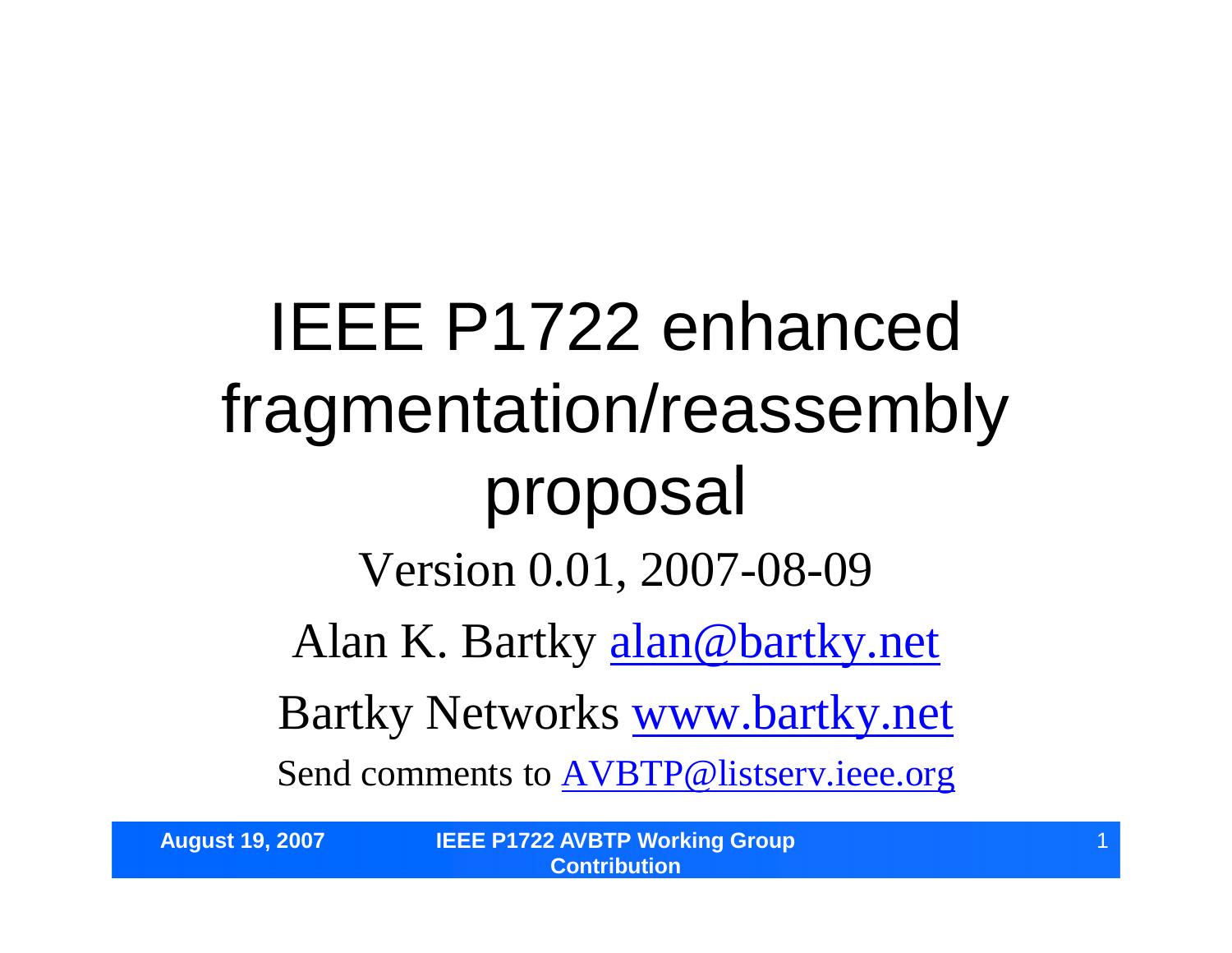# Notice of copyright release

#### • **Notice:**

– This document has been prepared to assist the work of the IEEE P1722 and IEEE 802 Working Groups. It is offered as a basis for discussion and is not binding on the contributing individual(s) or organization(s). The material in this document is subject to change in form and content after further study. The contributor(s) reserve(s) the right to add, amend or withdraw material contained herein.

#### • **Copyright Release to IEEE:**

– The contributor grants a free, irrevocable license to the IEEE to incorporate material contained in this contribution, and any modifications thereof, in the creation of an IEEE Standards publication; to copyright in the IEEE's name any IEEE Standards publication even though it may include portions of this contribution; and at the IEEE's sole discretion to permit others to reproduce in whole or in part the resulting IEEE Standards publication. The contributor also acknowledges and accepts that this contribution may be made public by the IEEE P1722 Working Group or the IEEE 802 Working Group.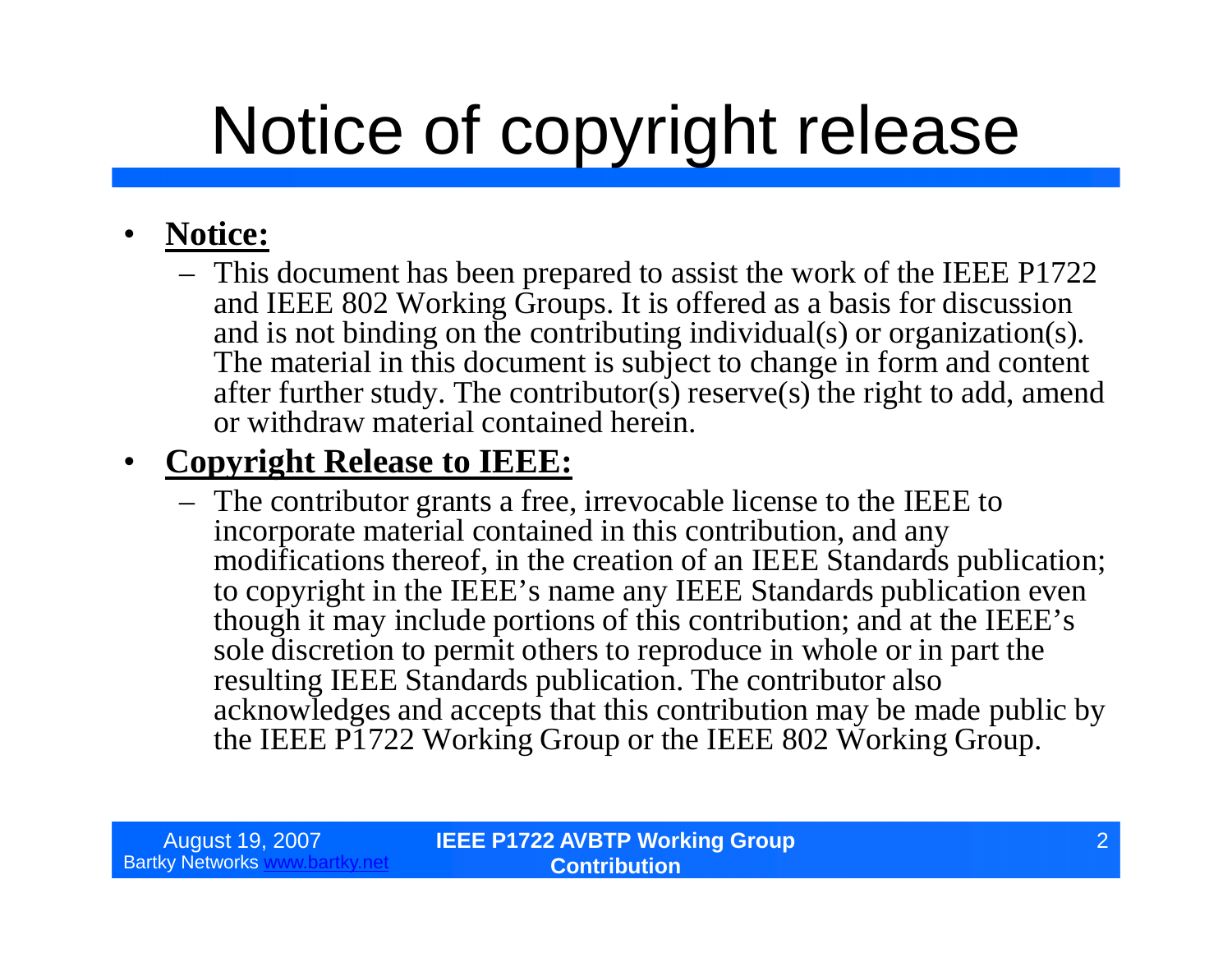# Revision History

| $\Re$<br>$\mathbf{v}$ | <b>Date</b> | <b>Comments</b>                                                                                                                                                                                             |
|-----------------------|-------------|-------------------------------------------------------------------------------------------------------------------------------------------------------------------------------------------------------------|
| 0.01                  | 2007-06-24  | First version. Edited from previous works and amended to show how enhancing it<br>some could allow for both source packet alignment and with still allowing to<br>reassemble into original from if desired. |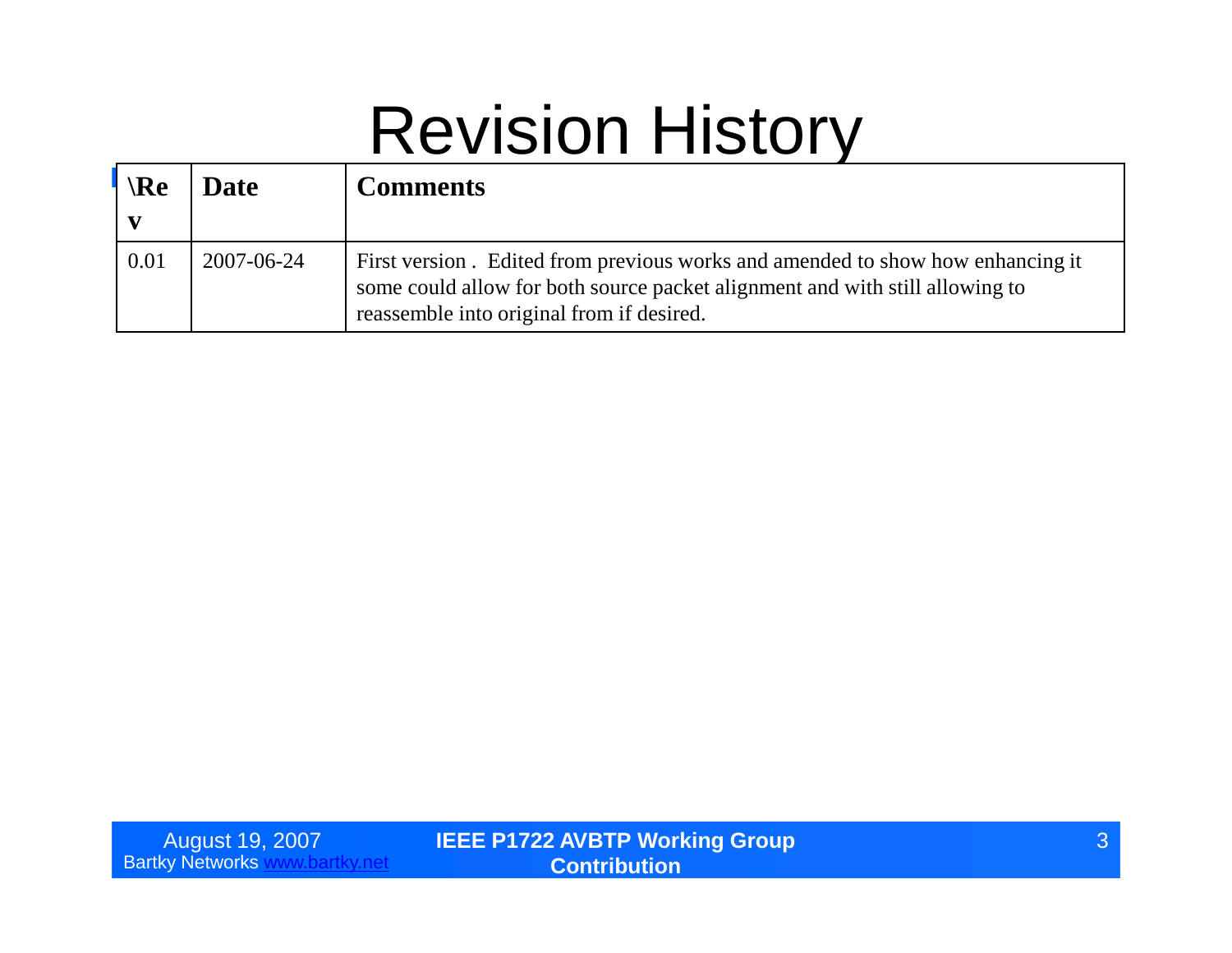# Design Goals

- Continue work from design discussed to date
- Add features:
	- Force it so CIP data payload (data blocks) can be at the same fixed location for each fragment
	- Bring back concept and put into this design of creating CIP headers in each Ethernet Frame so newer Ethernet only stations can process them as individual CIP packets
		- Also decreases latency, if device doesn't need to reassemble back to source, it doesn't need to.
- NOTE:
	- So far, I've only had time to show a 61883-4 example with MPEG packets, but concepts are transferable to all 61883 types and IIDC.
		- $-$  SYT field would be set to "no data" FFFFFFFF<sub>16</sub> for intermediate and last fragments for CIP packets with SPH=0.
	- IIDC could also do something similar with length fields, but would not have to bother with creating CIP headers on fragmentation and stripping them on reassembly.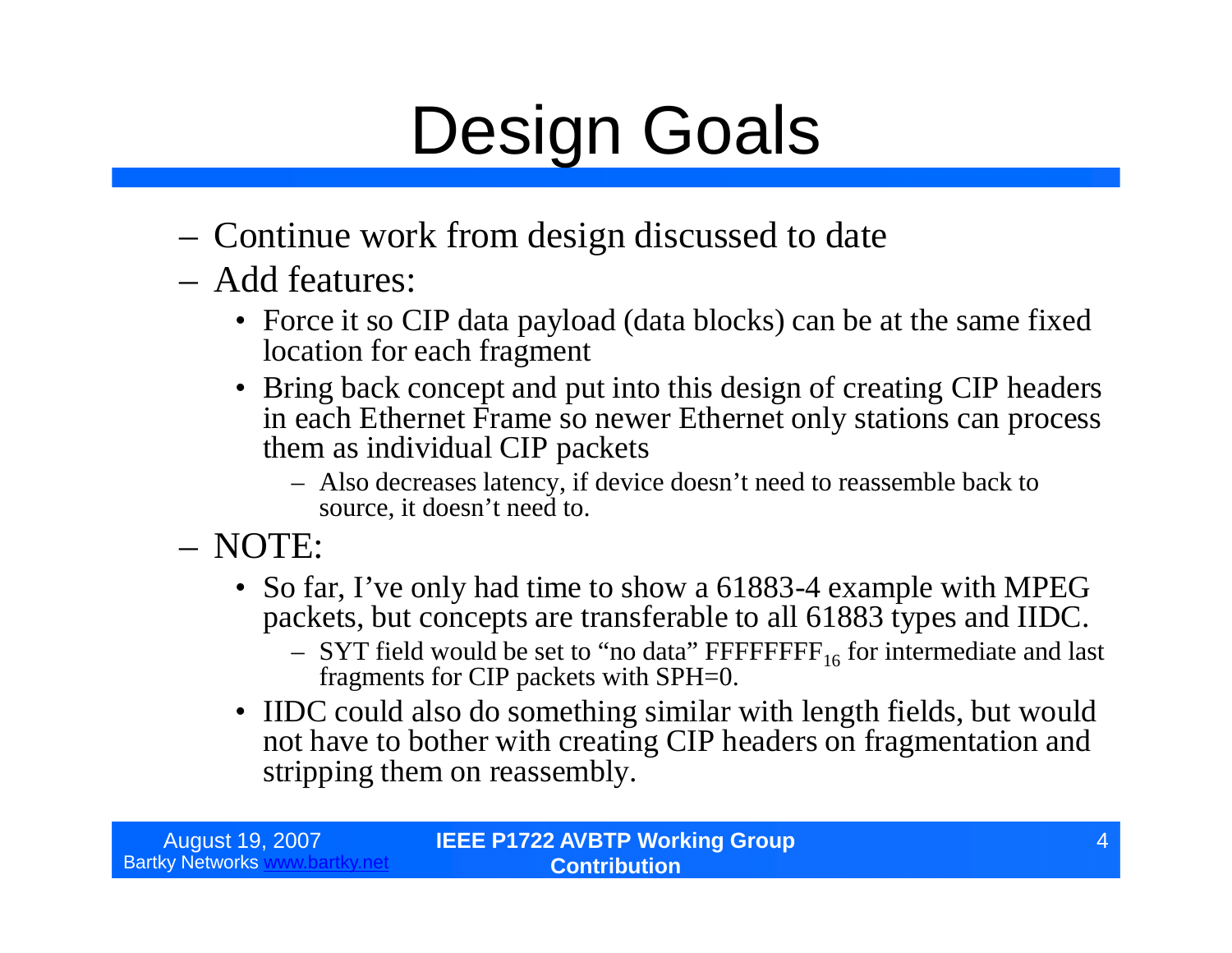## Example Source Packet Fragmentation

- Example fragmentation based on Source Packets
- Use case, 300 megabits/second 422P@HL MPEG-2 (1920x1080 @ 30Hz)
	- $-$  ~ 25 MPEG packets per 8 kHz cycle
	- 188 byte packets with 1 quadlet header(192 bytes per Source packet), 8 x 6 quadlet Data Blocks per source packer as per 61883-4 specification.
	- SYT field in source packet headers, not in CIP header.

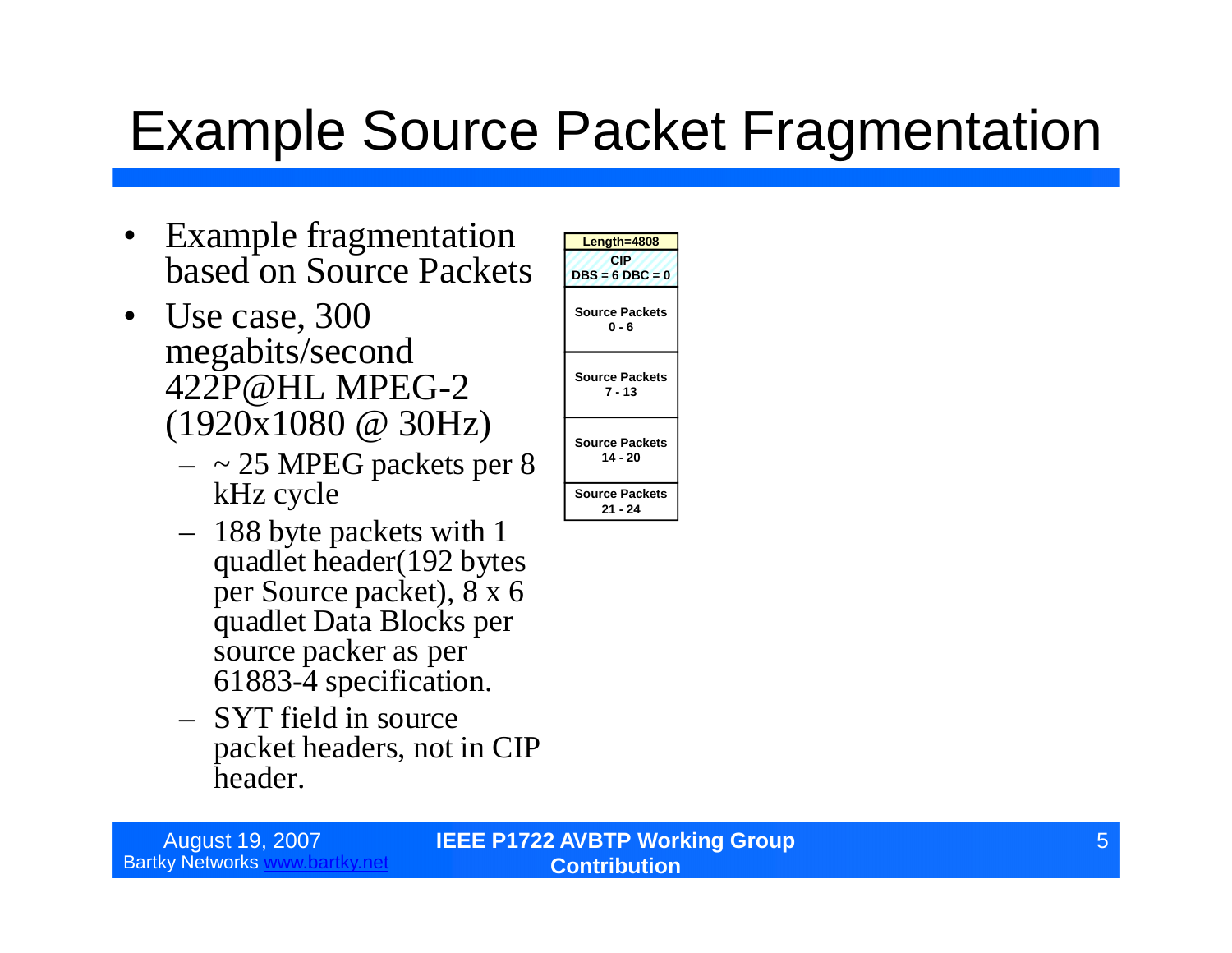## Example Source Packet Fragmentation

**CIP**

**0 - 6**

**7 - 13**

**14 - 20**

**21 - 24**

- Need to break into 4 Ethernet Frames
- First Fragment:
	- 7 x 192 byte source packets
	- CIP header copied "as is"
	- Length field set to byte count of source packets  $+$  CIP header length.
	- Fragment data:
		- First Fragment
		- Length  $=$  339 quadlets
		- Sequence 0
	- Length 339 quadlets
- Second & Third Frames
	- 7 x 192 byte source packets
	- CIP header
		- DBC calculated based on DBC plus number of data blocks from the previous fragment
		- other data copied.
	- Fragment Data
		- Intermediate Fragment
		- Length  $=$  339 quadlets
		- Sequence updated by adding quadlet length of each previous fragment
- Last Fragment
	- 4 x 192 byte source packets
	- CIP header
		- Same processing as second and third Fragment
	- Fragment Data
		- Last Fragment
		- Length  $= 195$  Quadlets



#### August 19, 2007 **IEEE P1722 AVBTP Working Group Contribution**



**First Frag Len=339**